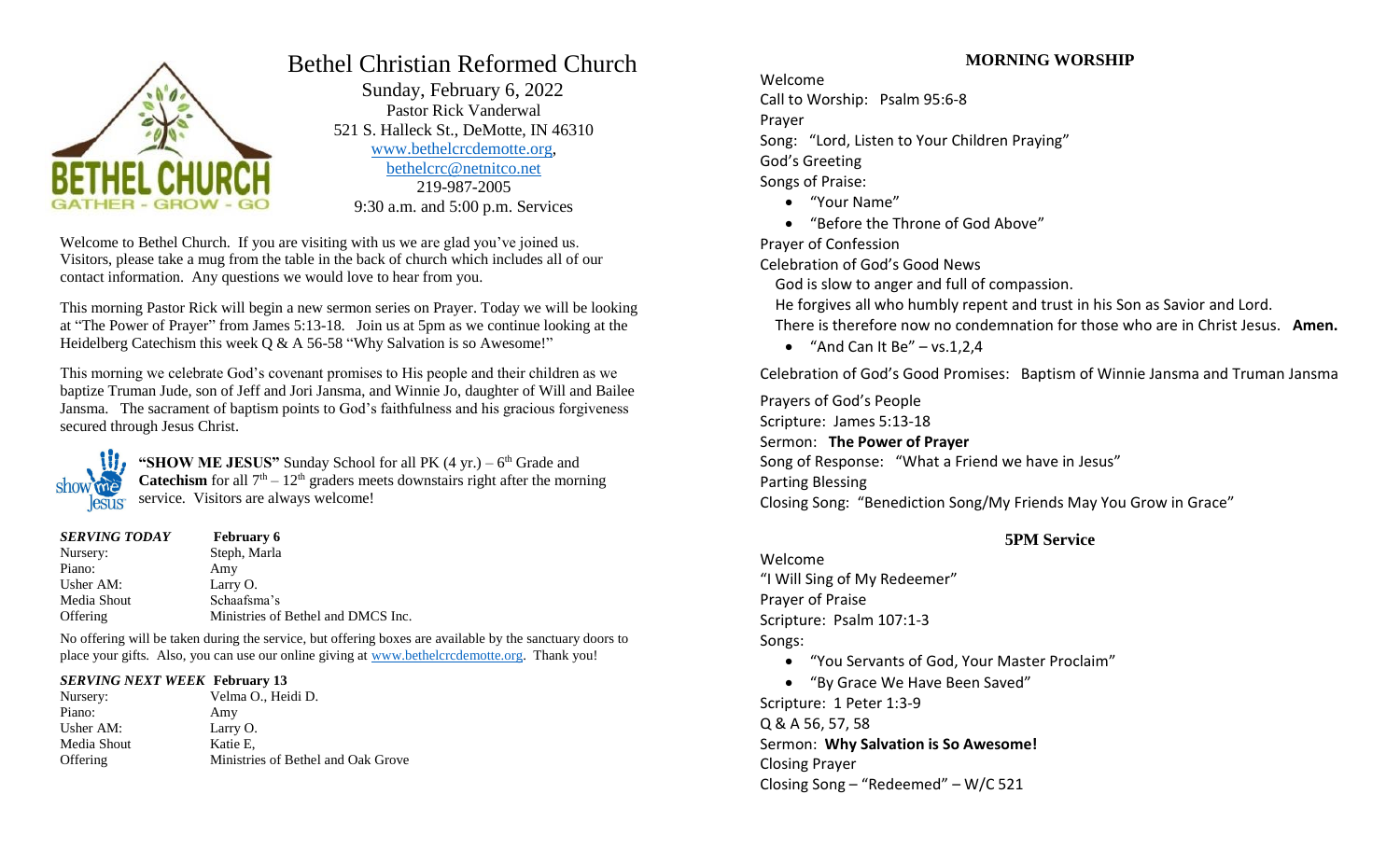#### *CHURCH FAMILY – Please keep in prayer:*

- John B, Elmer VM, Wayne and Carolyn VV, Steve R, Bill VW, Rich K, Andy and Cheryl W, Ted and Donna H.…
- Please remember Cameron VM in prayer as he recovers from his shoulder repair surgery
- Please also be praying for others in our church family who may be shut in or dealing with health issues and are not able to easily make it to worship. We may not know all the details but the Lord does, and the Lord who watches over us knows our every need.

## *MEETINGS & ACTIVITIES THIS WEEK*

Tuesday 7:00pm Council Wednesday 9:30am Coffee Break 6:15pm Cadets

## *ANNOUNCEMENTS*

#### Worship Team has scheduled the evening of **MARCH 13 FOR A SERVICE OF PRAISE AND**

**WORSHIP.** It will be similar to the hymn sing we had not that long ago, except it will be a little more expansive, and will include different styles of music. We would love your input. What is one of your favorite songs, whether a hymn or a contemporary praise song, or one of the new contemporary-like hymns? Please share them with Shiela or Pastor Rick, as we will hope to craft a service together from the various responses. Thank you!

**COUNCIL** meets this week Tuesday at 7:00pm.

**COFFEE BREAK** meets on Wednesday's from 9:30am-11am. We are doing a study called "Discover Comfort" helping us to learn from various passages what God's Word has to say about suffering. Nursery is provided!

**CADETS** meets this week Wednesday at First CRC from 6:15pm-8:15pm.

There is a letter in your mailbox today from missionaries **Dave & Bianca Gifford** serving with Resonate in Mexico City. Keep all of our missionaries in your prayers as they serve around the world!

## Dear friends at Bethel CRC

Thank you for your generosity! Your support makes a big difference.

We've come through a difficult year—but with your support, we've accomplished a lot together. You, your church, and your Resonate ministry leaders are responding to Jesus' call to mission in Acts 1:8. Thank you for partnering with us on this mission! "Jerusalem, and in all Judea and Samaria, and to the ends of the earth" might seem like a tall order, but your partnership helps encourage and equip Christians around the world to live and share the gospel!

Ministry leaders depend on you—you walk alongside them, pray for them, and support them through your giving. As we begin 2022, we remember that we are working toward the day when every tongue will confess Jesus Christ as Lord! Around the world, your missionaries and church planters are encountering people who are searching for meaning and goodness during difficult times. Through your support for Resonate, you help introduce them to the true source of meaning and goodness! May God bless your church in this new year. Thank you for all that you do!

In Christ, Reverend Zachary King, Director

The Synod of the Christian Reformed Church will meet this June for the first time in 3 years due to the pandemic, and will be discussing various weighty issues, including the human sexuality report. Please be in prayer, even now already, for Synod, for the time that it meets (June 10-June 16), for the delegates as they are chosen and as they prepare, and for the Holy Spirit's leading and discernment so that the Church will remain faithful to Scripture and to her Lord and Savior.

# **Where can YOU serve?**

- 1.) **Nursery Coordinator** caring for our little ones. Any questions about what it involves please talk to Stephanie.
- 2.) **BRING COOKIES/SNACKS** for our coffee fellowship time after the morning service. There is a **SIGN-UP ON THE ROUND TABLE** in the back of church where you can pick whatever Sunday works for you. Questions see Steph.
- 3.) **FELLOWSHIP TEAM**. If you are interested in helping to promote fellowship opportunities for our church family, we would love to have you serve!
- 4.) **IT person** to help us out with the live streaming and some other items of need in the IT department. This will be a paid position. Talk to Russ VM

## *SCHOOL ANNOUNCEMENTS*

#### **Restored Resale Inc.**

Restored Resale, a DMCS partner, is in desperate need of volunteers and monetary donations to get the store up and running. They have a great many needs to meet, so please consider how you may be able to help them. Contact them at [RestoredResaleInc@gmail.com](mailto:RestoredResaleInc@gmail.com) to find out more and get involved. Thank you!

## **DMC JOB OPENINGS FOR 2022-2023**

## **2nd, 3rd, and 5th Grade Teaching Positions for 2022-2023**

DeMotte Christian Schools, Inc. is accepting applications for a full-time second grade teacher. Applicants should hold at least a baccalaureate degree in elementary education from an accredited college or university and be an active member of a church with a Reformed persuasion. Although not a requirement, it is preferred that candidates possess leadership qualities or a special education background. Opportunities to lead extracurricular activities or athletics are also available. Position will be posted until filled.

## **Junior High Science Teaching Position for 2022-2023**

DeMotte Christian Schools, Inc. is accepting applications for a full-time Junior High Science teacher. Applicants should hold at least a baccalaureate degree in secondary education from an accredited college or university and be an active member of a church with a Reformed persuasion. Although not a requirement, it is preferred that candidates possess leadership qualities or a special education background. Opportunities to lead extracurricular activities or athletics are also available. Position will be posted until filled.

Contact: Mr. Dan Weaver DeMotte Christian Grade School Email: [dweaver@dmcsemail.org](mailto:dweaver@dmcsemail.org) Phone: 219.987.3721